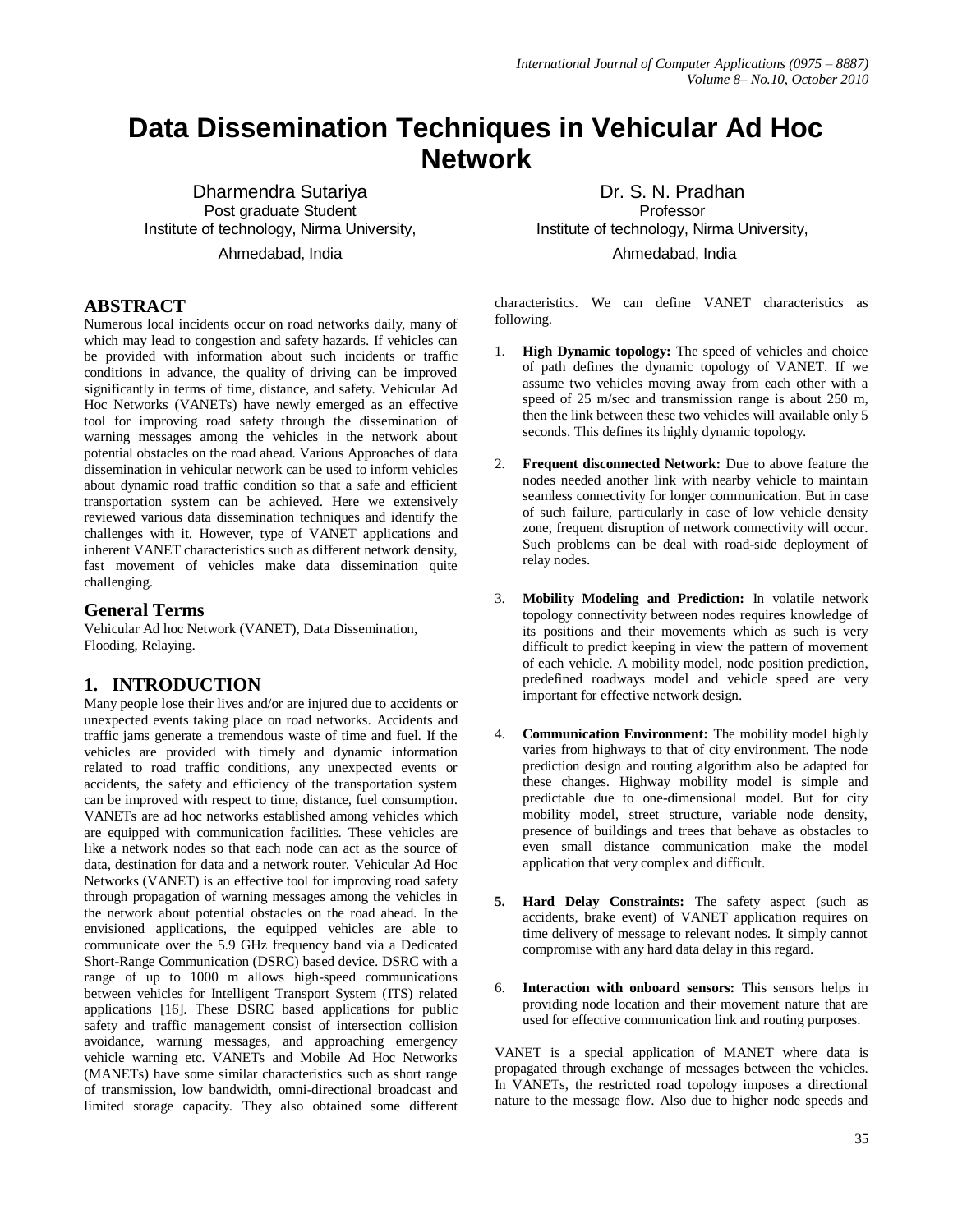unstable connectivity among the nodes, it becomes essential that data be transmitted in the most efficient ways and with minimal delay. A VANET system architecture consists of different domains and many individual components as depicted in Figure 1. The figure shows three distinct domains (in-vehicle, ad hoc and infrastructure), and individual components (application unit, onboard unit, and road-side unit).



**Figure 1. VANET Architecture [1]**

Data dissemination among vehicles depends on the type of assumed network architecture. In the existence of infrastructures or road side units, two data dissemination approaches are assumed: push-based and pull-based. In the push-based approach, data is disseminated to anyone and suitable for popular data. In pull-based approach request-reply methodology is used and suitable for unpopular data propagation. With lacking of infrastructure two dissemination approaches can be considered: flooding and relaying. The flooding approach generally generates high message traffic. Therefore, the main challenge, encountered in this approach, is avoiding the broadcast storm problem [6]. With relaying approach there are also two challenges that may be encountered: 1) selecting relay points; and 2) ensuring reliability as selected nodes participate in packet retransmissions.

If the vehicles are provided with updated information regarding road traffic conditions, informed and intelligent decision help to take right actions to avoid being trapped in heavy traffic jams. Informed and intelligent decisions means a situation in which vehicles do not choose deliberately the congested paths due to unpredicted events and alternatively, can take available paths with less congestion level.

We organized this paper as follows. Section 2 describes V2I/I2V and V2V data dissemination approach. Section 3 describes the flooding based solution to suppress broadcast storm problem. Section 4 describes the relaying and associated challenges. Section 5 defines opportunistic flooding and section 6 concludes the article.

## **2. DATA DISSEMINATION APPROACHES**

As defined in VANET architecture data dissemination between components is categorize as vehicle to infrastructure (V2I) or infrastructure to Vehicle (I2V) and vehicle to vehicle (V2V).

#### **2.1 Vehicle to Infrastructure (V2I)**

Push-based and Pull-based approaches are considered for V2I (or I2V) data dissemination.

In the push-based approach, the roadside unit broadcast the data to all vehicles which are in its range. Disadvantage is that everybody may not be interested to the same data. It is suitable for applications supporting local and public-interest data such as data related to unexpected events or accidents causing congestion and safety hazards. It also generates low contentions and collisions during packet propagation. In pull based approach vehicles are enabled to query information about specific targets and responses are routed toward them. It is useful for acquiring individualspecific data. It generates a lot of cross traffics including contentions and collisions during packet propagation.

Reference [2] is a research effort which considers information source (data center) to disseminate data to many vehicles on the roads. It is noted that periodically pouring data on the road is necessary since vehicles receiving the data may move away quickly, and vehicles coming later still need the data. Reference [3] is a research effort which focuses on the decentralized discovery of parking places. The proposed model consists of communication between vehicles and fixed infrastructures named as parking automat and also between vehicles.

#### **2.2 Vehicle to Vehicle (V2V)**

Flooding and relaying are two approaches that can be considered for vehicle to vehicle data dissemination.

In the flooding mechanism all types of data is broadcasted to neighbors. Whenever another vehicle receives a broadcast message, it stores and immediately forwards it by rebroadcast. It is suitable for delay sensitive applications and also for sparsely connected or fragmented networks. This mechanism is not scalable and generates broadcast storm problem due to high message overhead during rush hours or traffic jams. Therefore, there are several solutions proposed in order to avoid broadcast storm problem. It should be mentioned that these solutions are discussed in details in Section 3.

In the relaying mechanism relay node is selected for disseminating the messages. The relay node is responsible for forward the packet further. In this approach contention is less and it is scalable for dense networks. This is due to the less of number of the nodes participating in forwarding message and as a result generated overhead is less. However, selecting relay node and ensure reliability are two challenges that need to be addressed and are discussed in section 4.

## **3. BROADCAST STORM PROBLEM SUPPRESSION TECHNIQUES**

Flooding is the mechanism which can be used for data dissemination in vehicular ad hoc network which does not have any infrastructure support for communication. Due to shared wireless medium, flooding of data packets creates frequent contention and collisions among neighboring nodes. This problem is referred as broadcast storm problem. There are two main approaches that can deal with problem: 1) Simple forwarding restricted by the timer and number of hops; 2) Map based/geographic forwarding exploiting the map or geographic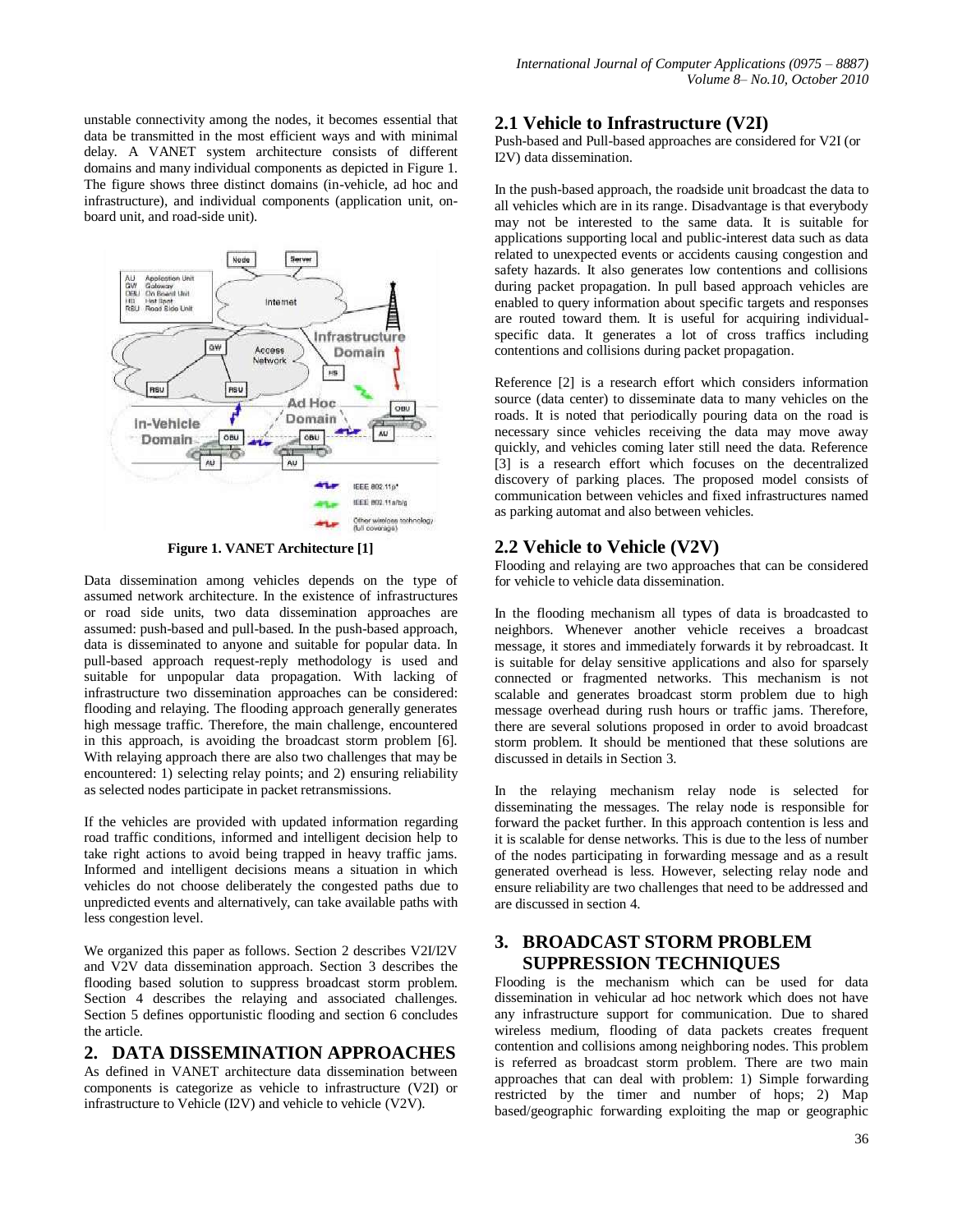information such as directed flooding and aggregation. The details are described in subsections.

#### **3.1 Timer-Based (Simple Forwarding)**

A role-based multi-cast protocol is proposed in [4], [5] that Suppresses broadcast redundancy by assigning shorter waiting time prior to rebroadcast to more distant receivers. It should be noted that the primary objective of this study is to achieve Maximum reachability in a sparsely connected network. By knowing its own position, the system determines a waiting time WT depending on the distance d to the sender such that the waiting time is shorter for more distant receivers as shown below:

$$
WT(d) = -\frac{MaxWT}{Range} * \hat{d} + MaxWT
$$

$$
\hat{d} = Min{d, Range}
$$

Where  $MaxWT = Maximum \text{ Waiting Time}$ ,  $Range = transmission$ range and  $d =$  distance from sender

Three probabilistic and timer-based broadcast techniques are proposed by the authors in [6]. These techniques are used at network layer which are listed and described in the following:

- Weighted p-persistence (Vehicles located further have higher probability for retransmission)
- Slotted 1-persistence (Vehicles have to retransmit with probability 1 at the assigned time slot and shorter waiting time will be assigned to the vehicles locate further)
- Slotted p-persistence (Vehicles have to retransmit with probability p at the assigned time slot and shorter waiting time and higher probability will be assigned to the vehicles locate further)

Slotted 1-persistence and slotted p-persistence scheme can reduce broadcast redundancy and packet loss ratio up to 70 percent while still offering acceptable end to end delay for most multihop VANET applications.

## **3.2 Hop Limited (Simple Forwarding)**

In hop limited approach we can avoid broadcast storm problem by simply limiting the number of hops the message gets propagated. However, determining the number of hops can be challenging.

Reference [7], is a research work that deploys strategy in which query disseminations are limited by the number of hops. The research discusses design issues relevant to a system for targeted ad delivery mechanisms for vehicles. AdTorrent searches for relevant ad-content using a hop-limited query broadcast. Since setting large hop-limit queries more nodes, a larger hop-limit improves the probability of finding the desired content and will likely increase the number of sources from which the content may be downloaded. There is an inherent trade-off between the reliability/effectiveness of the search and the flooding overhead. Thus, the hop limit in the query flood is a key design issue. An analytical model is presented in this research to estimate the performance impact of key design parameters such as the scope of the query flooding (determined by the number of hops) on the query hit ratio in epidemic query dissemination. This model can achieve 80 percent hit ratio with query hit limit value 4.

## **3.3 Directed Flooding (Map-based or Geographic Forwarding)**

Here flooding of data is restricted to specific directions or geographic areas. Therefore, by deploying this strategy, flooding of data in directions that does not benefit dissemination is limited.

In [8], Dissemination is defined based on propagation function for Inter-vehicular Networks. Propagation function encodes destination region and trajectory with using Map. They propose several flooding schemes as basic, probabilistic, function driven. Protocols defined below are designed to take decision in receiver based fashion so eliminate the need to collect neighbor information.

- One Zero Flooding (OZF) Messages broadcasted only towards areas where propagation function returns the lower value.
- Distance Driven probabilistic diffusion (DDPD) Extension of OZF with addition of a probabilistic decision.
- Function Driven Probabilistic Diffusion (FDPD) Use values return by function in order to calculate forwarding probability.
- Feedback Augmented Store, Forward Diffusion (FSFD) - Deploy store and forward techniques.

# **3.4 Aggregation (Map-based or Geographic Forwarding)**

Aggregation is a technique proposed in some research works to avoid broadcast storm problem. Penetration and scalability are major challenges that can be faced in V2V based applications. With low market penetration rate, in the majority of the time there is no or only limited number of communication partners available within transmission range. Therefore, the average range in which information can be dispersed is small. Furthermore, Scalability becomes an issue once a higher market penetration is reached. In order to avoid overload conditions the amount of data transferred needs to be restricted.

To solve these two challenges, Segment-Oriented Data Abstraction and Dissemination (SODAD), a method for data dissemination for comfort applications, is proposed in [9]. Vehicle sensing data for on-board traffic information system and Data dissemination is reached by abstracting the map into adaptive segments and aggregation information (aggregation function) By restricting the method to the dissemination of map/position-based data, scalability is achieved. Here Adaptive broadcast intervals are defined based on provocation and mollification events to favor traffic conditions.

In Decentralized discovery of free parking places [3] Proactive dissemination scheme is used to inform drivers about parking place situation under urban traffic conditions. Periodic broadcast interval is used to disseminate received atomic and aggregated information which takes spatiotemporal character of parking places into account. Map is subdivided to overlay grids and information is classified into different levels for data dissemination.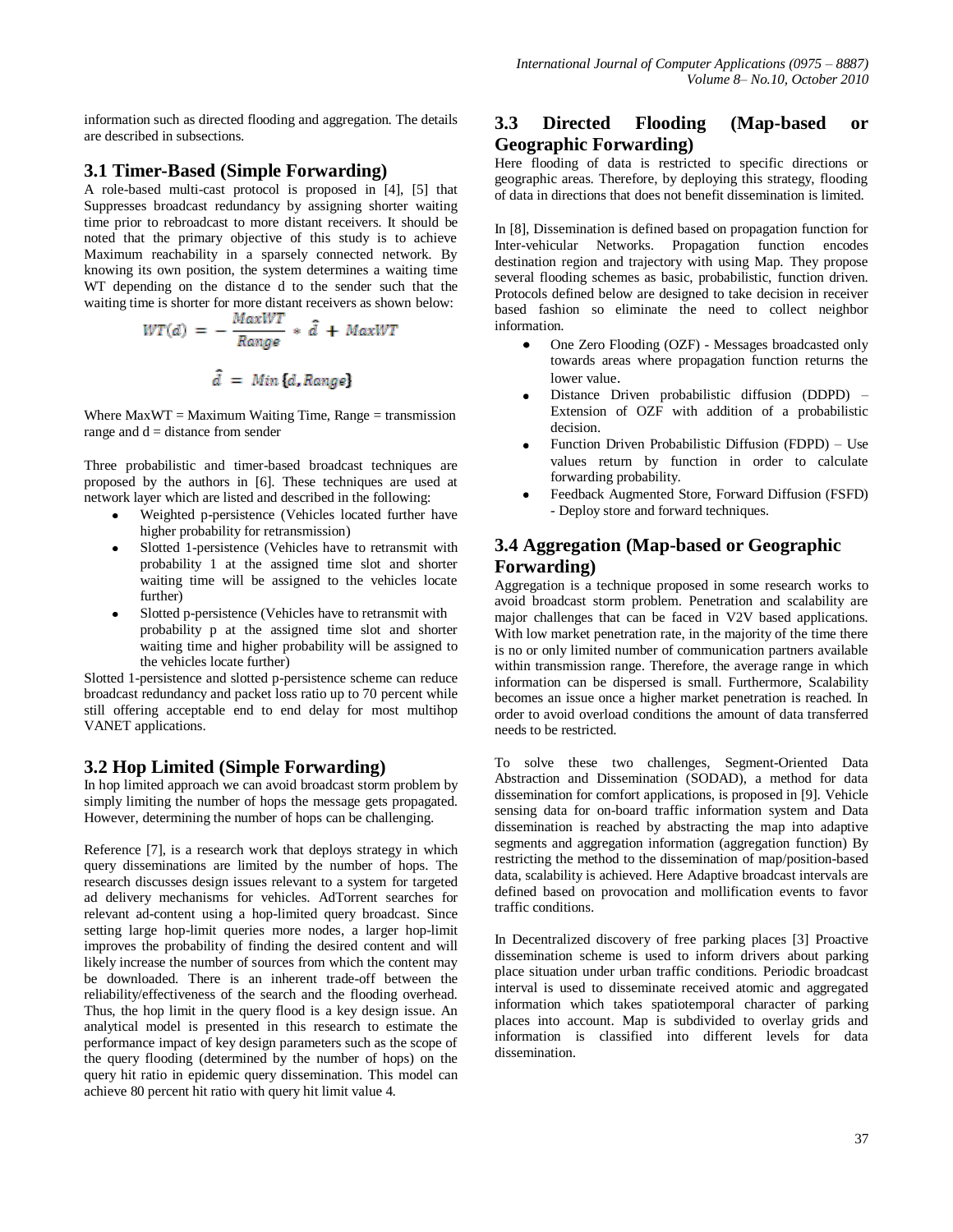# **4. RELAYING AND ASSOCIATED CHALLENGES**

Relaying is an approach for assigning the duty of forwarding a packet to specific nodes that satisfy some criteria. It generates less contention and scalable for dense network condition. The main challenges faced in the relay-based approaches include selecting the relay nodes and ensuring reliability. Basically, the relay-based data dissemination approaches can be divided into two categories: 1) simple forwarding and 2) map-based forwarding exploiting digital map information and GPS. With respect to the second challenge, ensuring reliability, several solutions such as RTS/CTS and ACK mechanisms are suggested. These techniques are described in following subsections.

#### **4.1 Relaying (Simple Forwarding)**

With respect to the research proposed in [10], a new efficient IEEE 802.11 based protocol, Urban Multi-hop Broadcast protocol (UMB), is proposed for VANET. The node farthest from the sender of the packet is selected as relay point. UMB is designed to address the broadcast storm, hidden node and reliability problems in multi-hop broadcast. It is composed of two phases: 1) directional broadcast and 2) intersection broadcast. In the first phase, sender nodes try to select the furthest node in the broadcast direction to assign the duty of forwarding and acknowledging the packet without any advance topology information i.e., sender selects the furthest node without knowing the ID or position of its neighbors. In the second phase, there are some repeaters installed at each intersection to disseminate the packets in all directions. When a node is selected to forward a packet which is out of repeater's transmission range it continues with the directional broadcast protocol. If the node is inside the transmission range of a repeater, it uses point-to-point IEEE 802.11 protocol. RTS/CTS like mechanism RTB/CTB is used between node and repeater to forward the data. ACK packet provides reliability of broadcast. After receiving this broadcast packet, the repeater uses directional broadcast in all road directions except the incoming packet direction.



 **Figure 2. UMB Protocol [10]**

An example of intersection handling is illustrated in Figure 2 which shows that vehicle A uses the directional broadcast to reach B. A is not in transmission range repeater C. Vehicle B is in the transmission range of C so B uses IEEE 802.11 protocol to communicate with repeater C. Once repeater C receives the message, it initiates directional broadcasts. Repeater D is in the transmission range of repeater C so uses IEEE 802.11 protocol.

In [2] Data pouring and buffering dissemination scheme is proposed where disseminate data from center to many vehicles.

Each node maintain neighbor list and select farthest node as relay. Here dissemination zone defined as rectangle area and expiration time are attached as data delivery information. Ibers (Infostation) are deployed at intersections to broadcast data to the cross roads vehicles. They developed Analytical model for dissemination capacity and broadcast interval.

## **4.2 Relaying (Map-based/ Geographic Forwarding)**

With respect to the research carried out in reference [11], the relaying is used. The relay point that forwards the message further is called "message head" which is defined as massage holder closest to the destination region. The proposed algorithm is called MDDV (Mobility-Centric Data Dissemination for Vehicular Networks). MDDV is designed to exploit vehicle mobility for data dissemination, and combines the idea of opportunistic forwarding, trajectory based forwarding and geographical forwarding. Opportunistic forwarding is used when the network is fragmented and end to end connectivity does not exist. Here messages are stored and forwarded as opportunities present themselves. Trajectory based forwarding directs messages along predefined trajectories. Generally, MDDV can be divided into two phases: forwarding phase and propagation phase. In the first phase, the data is forwarded to reach the destination region and in the second phase, the data is propagated to reach all the receivers in the region.

In research carried out in reference [12], Geographical routing is used to forward the query to the query region. Each node maintains a neighbor list and once query region is reached, nodes do flooding in that region. Reply is sent back to the source via flooding. All these tasks are done with use of four phases as dispatch-query, VAHS-computation, dispatch-reply and reply delivery.

## **5. OPPORTUNISTIC FORWARDING**

Network fragmentation may happen due to the low market penetration rate or due to low traffic density periods. This data dissemination approaches are proposed where continuous network connectivity cannot be guaranteed.

With respect to the role-based multicast protocol proposed in [4], [5] the main objective is to achieve maximum reachability in a sparsely connected network. In the proposed approach, each node keeps a set named at neighboring set and retransmissions are based on changes in the neighbor sets.

With respect to the research carried out in reference [13], an opportunistic packet relaying is proposed for disconnected vehicular ad hoc network, named as OPERA. In OPERA, the packet progresses towards destination opportunistically, by a combination of data muling and local routing with the help of both co-directional and oncoming clusters. Cluster refers to the group of vehicles that are in a direct radio transmission with one another and have the same direction. In this research, some mathematical expressions are proposed such as the expected slot